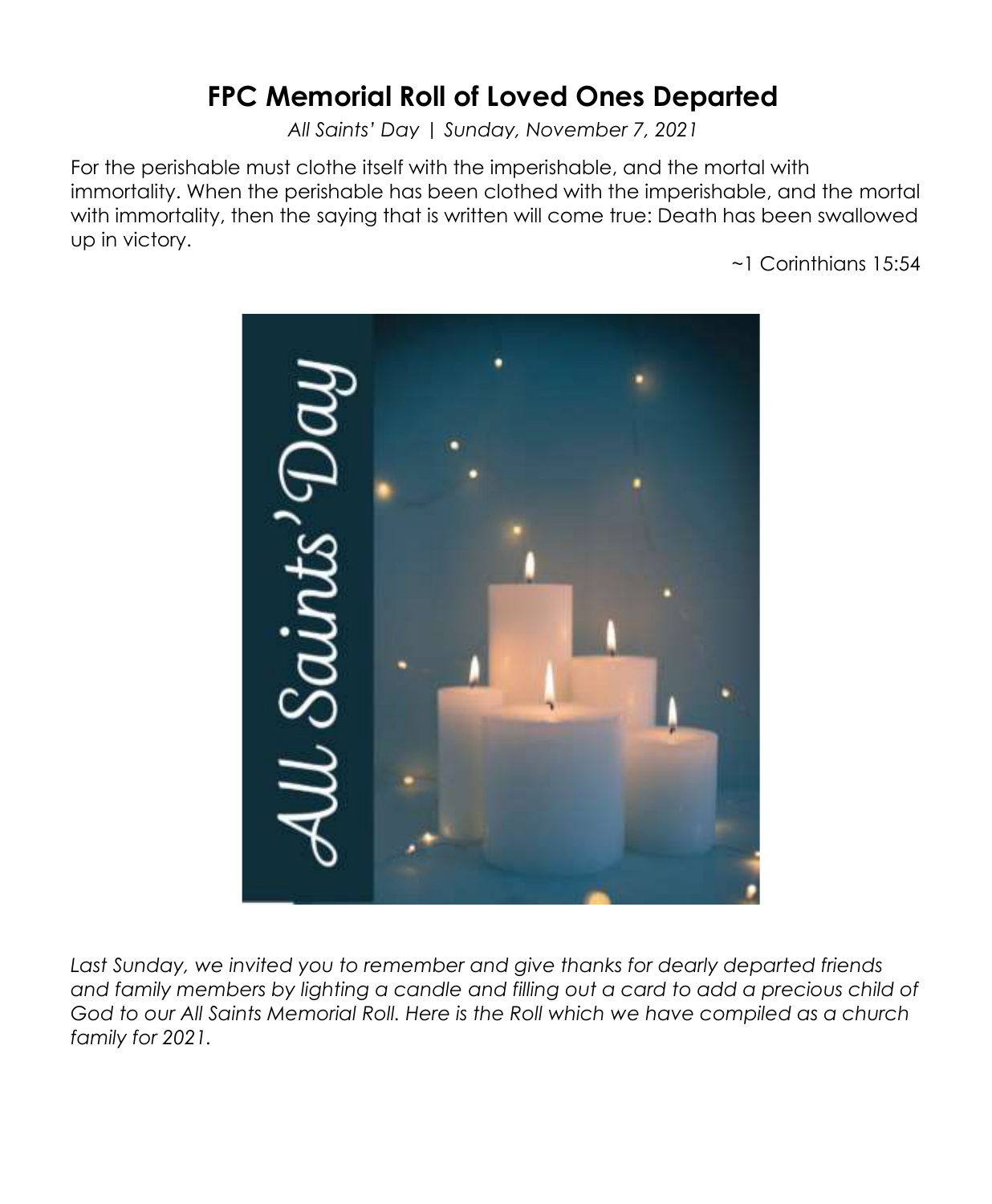## *With Love & Thanksgiving…*

Bob Bennin remembers **Ray & Esther Bennin,** his parents. Lynda Bennin remembers

**Cal & Betty Hill,** her parents and **Kristen**, her daughter-in-law.

Barb Cash remembers **Elliott & Marion Sweet**, her parents.

Tedd Cash remembers **Bessie Cash,** his mother.

Tim Cullen remembers **Ed Cullen**, his father.

Andy & Mary Currie remember **Joe & Laura Currie** and **John & Ann Rowntree**, their parents.

Harley DeBoer remembers **Louis & Sadie DeBoer,** his parents.

Melinda DeBoer remembers **Melvin & Ann VanderGalien,** her parents, **Wendell VanderGalien,** her brother.

Robert & Patricia Feller remember **Herman & Marie Feller** and **Ross & Adeline Bille,** their parents.

Bernie Gehrmann remembers **Mary & Barney Gehrmann,**  his parents.

Sheryll Gehrmann remembers **Mom & Dad, Niece, Heather** and **Brother-In-Law, Peter.**

Bram Groeneveld remembers **Dirk Groeneveld,** his father, **Hermanda Groeneveld,** his mother, **David (Pierre) Groeneveld,** his brother, **Paul Groeneveld,** his brother.

Nancy Groeneveld remembers **Mark Pederson,** her brother, **Dale Pederson,** her father, **Beverly Pederson,** her mother.

Ed Grys remembers **Vicki Swiatek,** his cousin. Patti Hottmann remembers **Janette Hottmann**, her grandma ("Mama") and **Richard Hottmann,** her dad & papa. Kathy, Tyler & Lexie Jacobus remember **James Jacobus,** husband and father. Joanne Johnson remembers **Sue & Laverne Hawley,** mom & dad **Cindy Burt,** her sister and **Kim Herring,** her dear friend. Ron Johnson remembers **Ruby, Princess,** and **Dale**, his grandma, aunt and uncle. Bill & Peg Jones remember **Karen James,** their sister-in-law Frances Kirkpatrick remembers **Byron Kirkpatrick,** her husband and **George & Viola Sabgan,** her parents. Gary Knott remembers **Bert & Jessie,** his parents Lorrie Knott remembers **Ted & Alma Zajac,** her parents. Paul & Dianne Larson remember **Art & Elenora Larson** and **George Larson,** parents, and **Ben Larson,** nephew. The Lengues Family remembers **Jeanne Tchapda,** mother and grandmother, **Raymond,** uncle, and **Rose,** aunt.

Joel Lewis remembers

**Macdonald Joseph,** his grandfather, **Alexandrine French,** his great grandmother, **Rosie Joseph,** his uncle, **Kathy Mann,** his aunt and **Ray,** close family friend.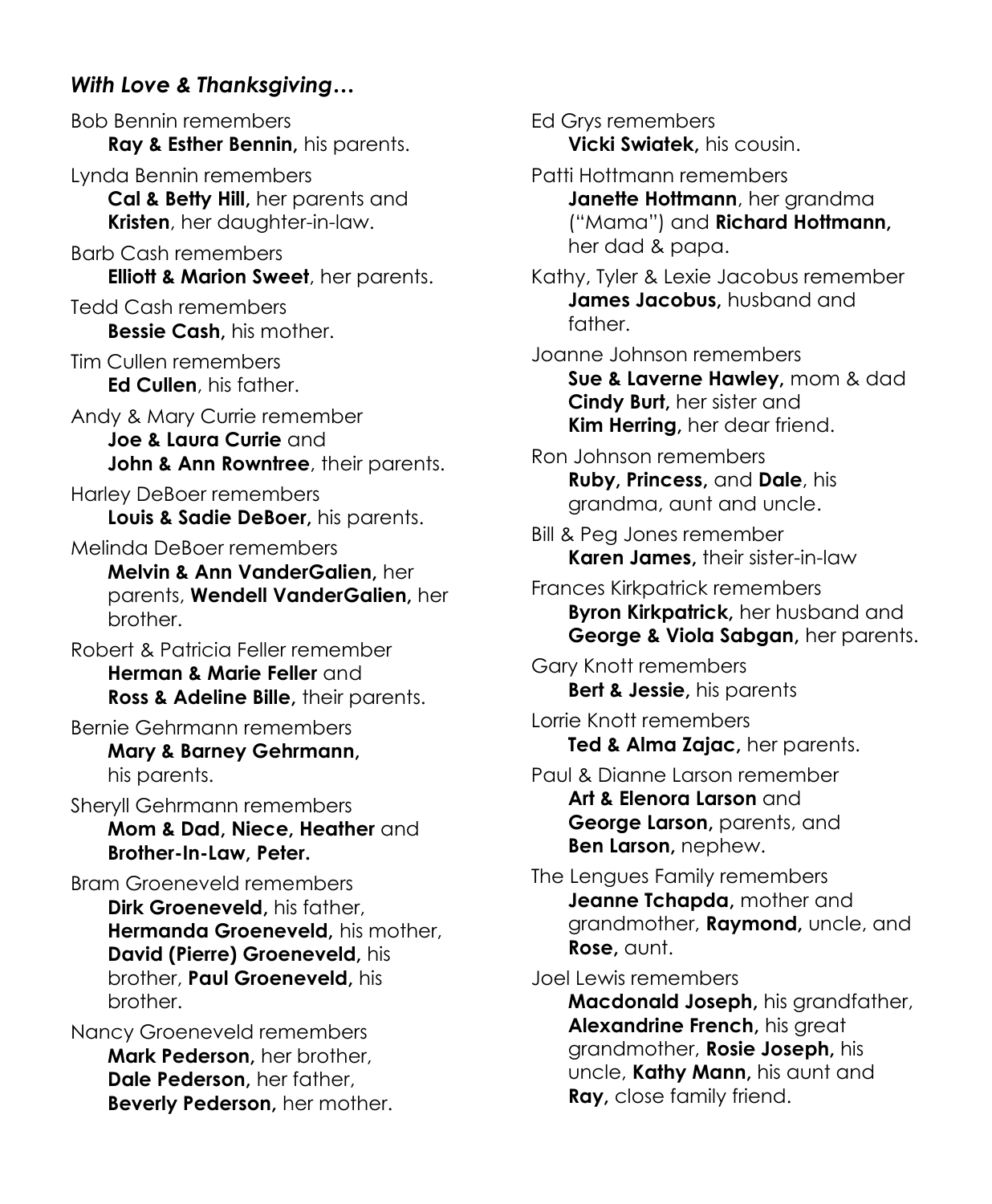## *With Love & Thanksgiving…*

Dan Lawrence remembers **Lela Thomson,** his grandma.

- Sheri Lawrence remembers **Gerritt DeBoer,** her grandfather, and **Tena DeBoer,** her grandmother.
- Helen McVicar remembers **Richard D. McVicar, Sr.** her husband.
- Audrey Manning remembers **Lee Pierce,** her father.
- Cindy May remembers **Goldie Brunner,** her dear aunt, **Stephanie Mueller,** her great friend.

#### Todd May remembers

**Barbara Gammeter,** his grandmother **Floyd May,** his dad and **Kevin May,**  his brother.

Kirk Morledge remembers **Paul Morledge,** his youngest brother.

Barbara Munoz remembers **Margaret Fornefelt,** her mother.

Tom & Marcia North remember **Ken & Helen Nauman,** and **Bud & Dot North, parents, Carmen Killam,** their niece and **Jenna (VandenBrook) Baker**, a family friend.

Lynda Ferris-Olson remembers **Marian Dye,** her aunt.

Ryan Olson remembers **Cindi Gerber,** his mother.

Connie Pelton remembers **Edwin Schmid**, her father.

Mark Pelton remembers **Harry & Helen Pelton**, his parents. Sharol Persike remembers **Perry Persike**, husband, father and uncle, **Terry Smith**, her father, **Delores Smith**, her grandma and **Walter & Esther Kemmerer**, her grandparents.

Gail McCallum-Prine remembers **Gene Prine,** her husband.

Christine Ray remembers **Dick Tucker,** her father.

Myrna Ray remembers **Julie L. Ray**, her daughter and **Faye Steffen,** her very best friend.

Wes Ray remembers **Don Ray**, his father.

Carissa Rindy remembers **Thomas E. Rindy** and **Richard Hottmann**, her grandfathers.

Jerry & Pat Ronspiez remember **Ruth & Carl Stauffer, parents Carl Stauffer, Jr.,** brother **Elmer Ronspiez,** brother and **Judy Ronspiez,** sister.

- Roger Seip & family remember **Bill Seip,** Roger's dad.
- Shannon Seip & family remember **Gloria "GG" Payette** and **Steven "Grand Dude" Payette,**  Shan's parents.

Maeline Schall remembers **Sheldon Schall,** her husband ("always in my heart").

Ryan, Melissa, Drew & Asher Schall remember **Sheldon Schall,** father, father-in-law and grandpa.

Ryan, Melissa, Drew & Asher Shall remember **Barry Saturley,** father, father-in-law and granddad.